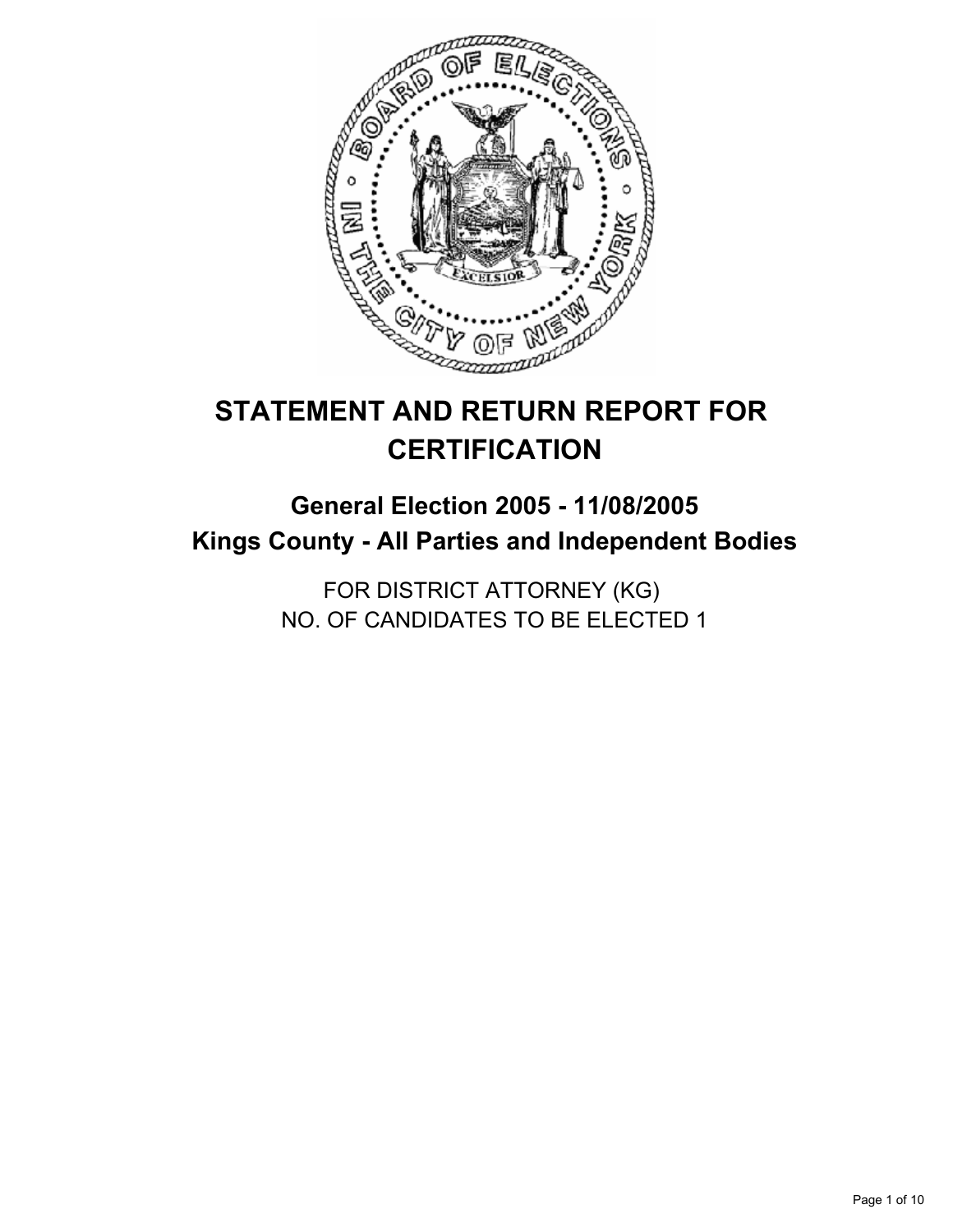

| PUBLIC COUNTER                 | 18,124 |  |
|--------------------------------|--------|--|
| <b>EMERGENCY</b>               | 10     |  |
| ABSENTEE/MILITARY              | 140    |  |
| AFFIDAVIT                      | 228    |  |
| <b>TOTAL BALLOTS</b>           | 18,502 |  |
| CHARLES J HYNES (REPUBLICAN)   | 1,773  |  |
| CHARLES J HYNES (DEMOCRATIC)   | 9,631  |  |
| CHARLES J HYNES (CONSERVATIVE) | 293    |  |
| <b>TOTAL VOTES</b>             | 11,697 |  |
| <b>UNRECORDED</b>              | 6.805  |  |

### **ASSEMBLY DISTRICT 41**

| <b>PUBLIC COUNTER</b>          | 20.215 |
|--------------------------------|--------|
| <b>EMERGENCY</b>               | 462    |
| ABSENTEE/MILITARY              | 377    |
| AFFIDAVIT                      | 191    |
| <b>TOTAL BALLOTS</b>           | 21,245 |
| CHARLES J HYNES (REPUBLICAN)   | 4,601  |
| CHARLES J HYNES (DEMOCRATIC)   | 9,347  |
| CHARLES J HYNES (CONSERVATIVE) | 537    |
| RALPH E. HULUCKI (WRITE-IN)    |        |
| <b>TOTAL VOTES</b>             | 14,486 |
| <b>UNRECORDED</b>              | 6.759  |

## **ASSEMBLY DISTRICT 42**

| <b>PUBLIC COUNTER</b>          | 13,955 |
|--------------------------------|--------|
| <b>EMERGENCY</b>               | 33     |
| ABSENTEE/MILITARY              | 212    |
| AFFIDAVIT                      | 141    |
| <b>TOTAL BALLOTS</b>           | 14,341 |
| CHARLES J HYNES (REPUBLICAN)   | 1,904  |
| CHARLES J HYNES (DEMOCRATIC)   | 7,266  |
| CHARLES J HYNES (CONSERVATIVE) | 301    |
| <b>TOTAL VOTES</b>             | 9,471  |
| <b>UNRECORDED</b>              | 4,870  |

| <b>PUBLIC COUNTER</b>          | 17,055 |
|--------------------------------|--------|
| <b>EMERGENCY</b>               | 95     |
| ABSENTEE/MILITARY              | 297    |
| AFFIDAVIT                      | 187    |
| <b>TOTAL BALLOTS</b>           | 17,634 |
| CHARLES J HYNES (REPUBLICAN)   | 1,971  |
| CHARLES J HYNES (DEMOCRATIC)   | 8,900  |
| CHARLES J HYNES (CONSERVATIVE) | 397    |
| JOHN SAMPSON (WRITE-IN)        |        |
| <b>TOTAL VOTES</b>             | 11,269 |
| <b>UNRECORDED</b>              | 6.365  |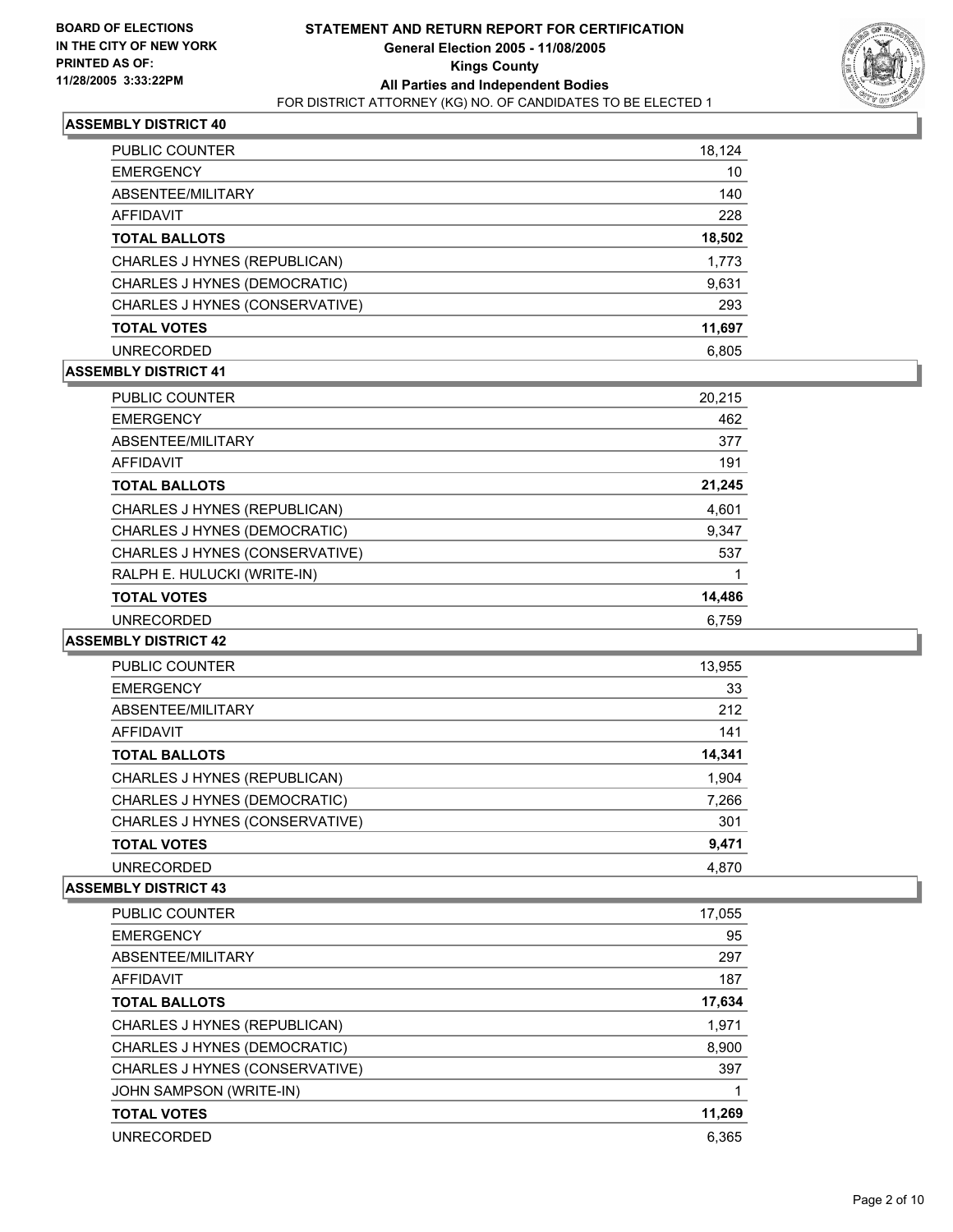

| <b>PUBLIC COUNTER</b>          | 20,003 |
|--------------------------------|--------|
| <b>EMERGENCY</b>               | 82     |
| ABSENTEE/MILITARY              | 346    |
| AFFIDAVIT                      | 256    |
| <b>TOTAL BALLOTS</b>           | 20,687 |
| CHARLES J HYNES (REPUBLICAN)   | 3,514  |
| CHARLES J HYNES (DEMOCRATIC)   | 9,542  |
| CHARLES J HYNES (CONSERVATIVE) | 539    |
| PAUL WOOTEN (WRITE-IN)         |        |
| <b>TOTAL VOTES</b>             | 13,596 |
| <b>UNRECORDED</b>              | 7.091  |

## **ASSEMBLY DISTRICT 45**

| PUBLIC COUNTER                 | 17,119 |  |
|--------------------------------|--------|--|
| <b>EMERGENCY</b>               | 45     |  |
| ABSENTEE/MILITARY              | 396    |  |
| AFFIDAVIT                      | 137    |  |
| <b>TOTAL BALLOTS</b>           | 17,697 |  |
| CHARLES J HYNES (REPUBLICAN)   | 4,775  |  |
| CHARLES J HYNES (DEMOCRATIC)   | 6,012  |  |
| CHARLES J HYNES (CONSERVATIVE) | 523    |  |
| <b>GARY POPKIN (WRITE-IN)</b>  |        |  |
| MICHEAL HARDY (WRITE-IN)       |        |  |
| SHLOMO CHERNOFF (WRITE-IN)     |        |  |
| <b>TOTAL VOTES</b>             | 11,313 |  |
| <b>UNRECORDED</b>              | 6.384  |  |

| PUBLIC COUNTER                 | 19,975 |
|--------------------------------|--------|
| <b>EMERGENCY</b>               | 10     |
| ABSENTEE/MILITARY              | 516    |
| <b>AFFIDAVIT</b>               | 236    |
| <b>TOTAL BALLOTS</b>           | 20,737 |
| CHARLES J HYNES (REPUBLICAN)   | 4,877  |
| CHARLES J HYNES (DEMOCRATIC)   | 6,844  |
| CHARLES J HYNES (CONSERVATIVE) | 554    |
| ARNOLD KRISS (WRITE-IN)        | 4      |
| BERNANDO DEMEO (WRITE-IN)      |        |
| BERNARD GOETZ (WRITE-IN)       |        |
| JASON W. LEBERMAN (WRITE-IN)   |        |
| <b>TOTAL VOTES</b>             | 12,282 |
| <b>UNRECORDED</b>              | 8.455  |
|                                |        |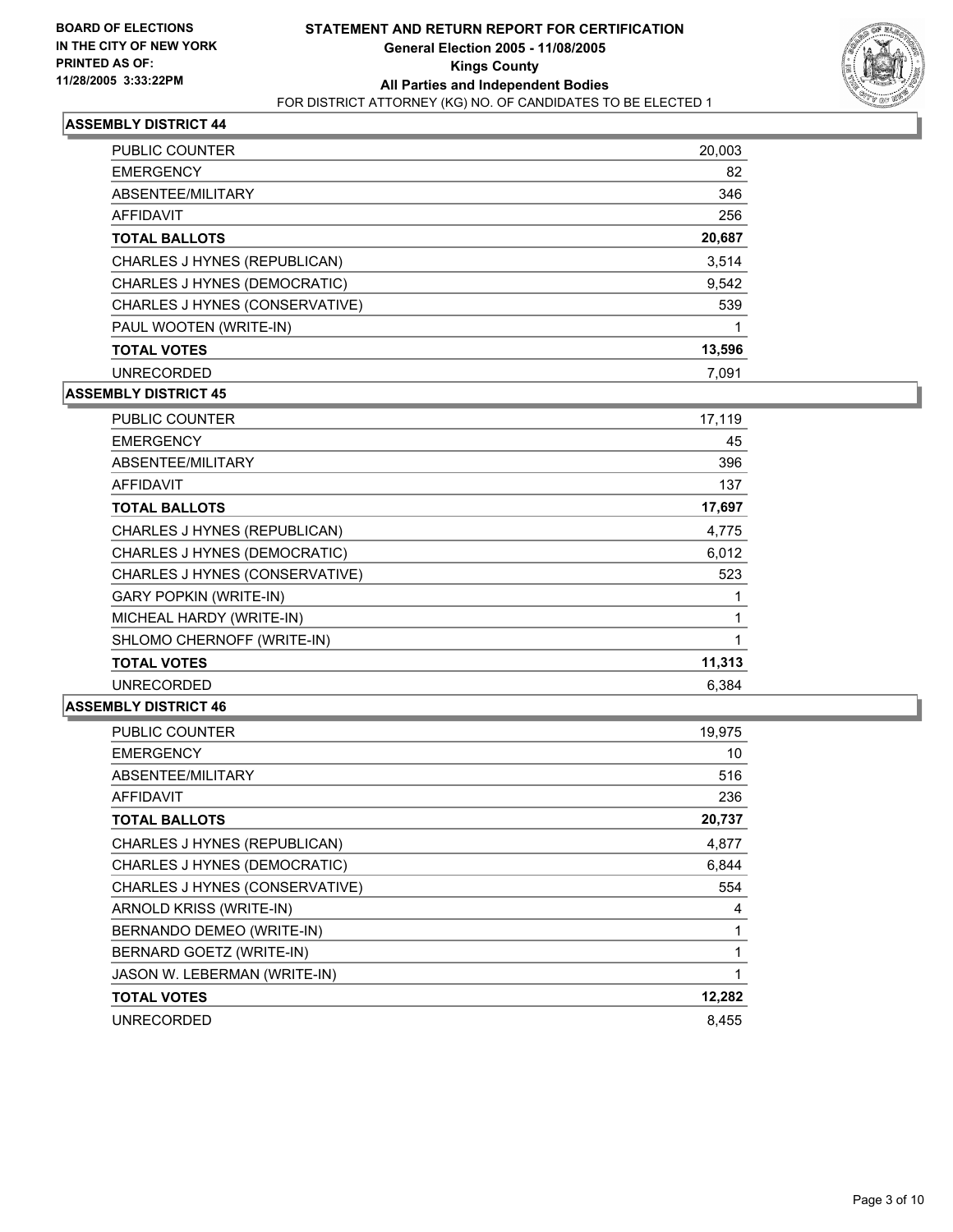

| <b>PUBLIC COUNTER</b>          | 14,708 |
|--------------------------------|--------|
| <b>EMERGENCY</b>               | 5      |
| ABSENTEE/MILITARY              | 365    |
| <b>AFFIDAVIT</b>               | 117    |
| <b>TOTAL BALLOTS</b>           | 15,195 |
| CHARLES J HYNES (REPUBLICAN)   | 3,668  |
| CHARLES J HYNES (DEMOCRATIC)   | 4,401  |
| CHARLES J HYNES (CONSERVATIVE) | 346    |
| PAUL WOOTEN (WRITE-IN)         |        |
| <b>TOTAL VOTES</b>             | 8,416  |
| <b>UNRECORDED</b>              | 6,779  |

## **ASSEMBLY DISTRICT 48**

| PUBLIC COUNTER                 | 16,235 |
|--------------------------------|--------|
| <b>EMERGENCY</b>               | 145    |
| ABSENTEE/MILITARY              | 293    |
| AFFIDAVIT                      | 115    |
| <b>TOTAL BALLOTS</b>           | 16,788 |
| CHARLES J HYNES (REPUBLICAN)   | 5,512  |
| CHARLES J HYNES (DEMOCRATIC)   | 4,119  |
| CHARLES J HYNES (CONSERVATIVE) | 611    |
| <b>TOTAL VOTES</b>             | 10,242 |
| <b>UNRECORDED</b>              | 6,546  |

## **ASSEMBLY DISTRICT 49**

| <b>PUBLIC COUNTER</b>          | 13,831 |  |
|--------------------------------|--------|--|
| <b>EMERGENCY</b>               | 120    |  |
| ABSENTEE/MILITARY              | 221    |  |
| AFFIDAVIT                      | 116    |  |
| <b>TOTAL BALLOTS</b>           | 14,288 |  |
| CHARLES J HYNES (REPUBLICAN)   | 4,251  |  |
| CHARLES J HYNES (DEMOCRATIC)   | 3,597  |  |
| CHARLES J HYNES (CONSERVATIVE) | 442    |  |
| <b>TOTAL VOTES</b>             | 8,290  |  |
| <b>UNRECORDED</b>              | 5.998  |  |

| <b>PUBLIC COUNTER</b>            | 18,096 |
|----------------------------------|--------|
| <b>EMERGENCY</b>                 | 168    |
| ABSENTEE/MILITARY                | 190    |
| AFFIDAVIT                        | 312    |
| <b>TOTAL BALLOTS</b>             | 18,766 |
| CHARLES J HYNES (REPUBLICAN)     | 2,146  |
| CHARLES J HYNES (DEMOCRATIC)     | 9,463  |
| CHARLES J HYNES (CONSERVATIVE)   | 415    |
| AMY FOOTE (WRITE-IN)             |        |
| <b>GLORIA MATTERA (WRITE-IN)</b> |        |
| <b>TOTAL VOTES</b>               | 12,026 |
| <b>UNRECORDED</b>                | 6.740  |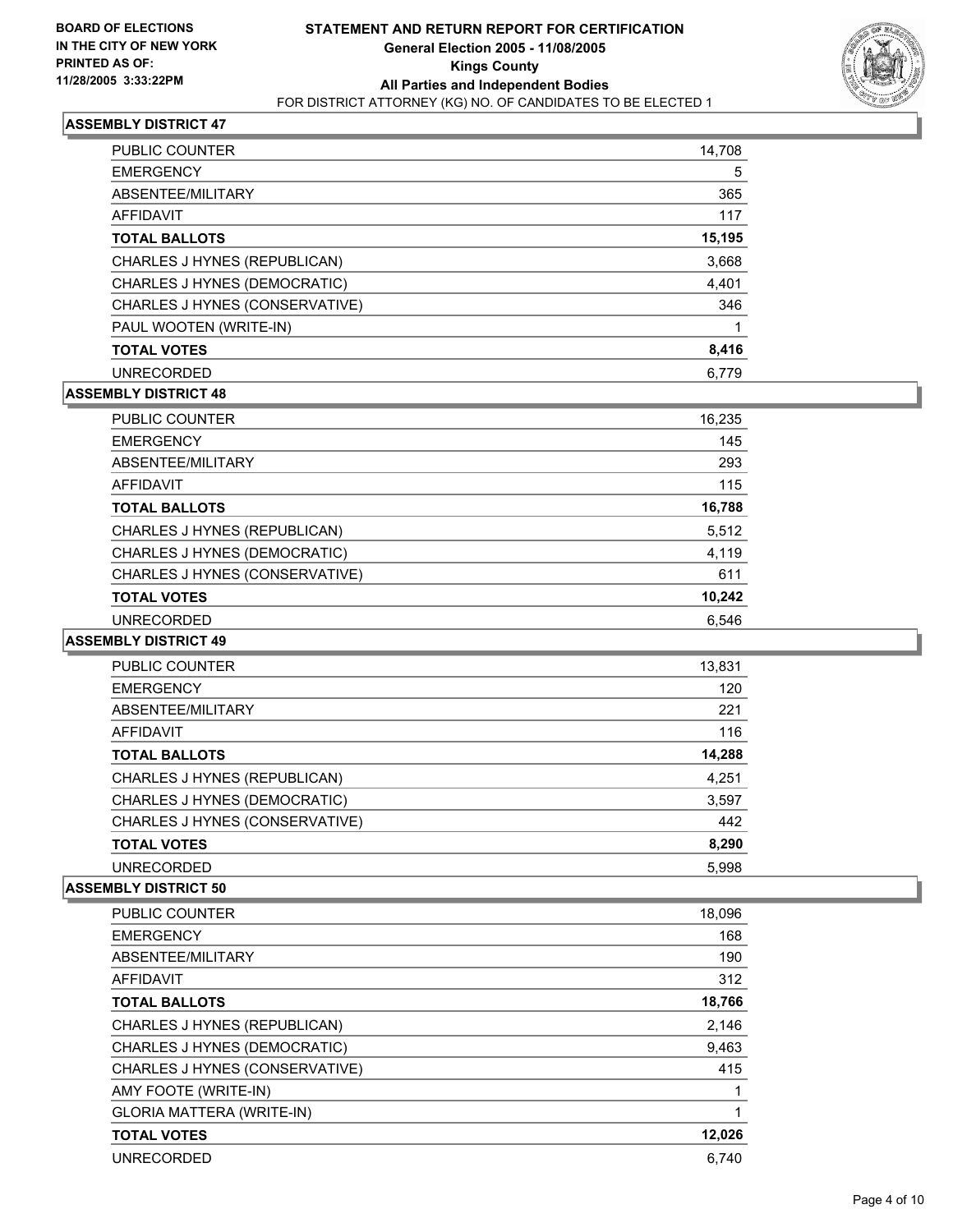

| <b>PUBLIC COUNTER</b>          | 12,167 |
|--------------------------------|--------|
| <b>EMERGENCY</b>               | 131    |
| ABSENTEE/MILITARY              | 154    |
| <b>AFFIDAVIT</b>               | 184    |
| <b>TOTAL BALLOTS</b>           | 12,636 |
| CHARLES J HYNES (REPUBLICAN)   | 1,716  |
| CHARLES J HYNES (DEMOCRATIC)   | 4,887  |
| CHARLES J HYNES (CONSERVATIVE) | 218    |
| ANTHONY D. PALADINO (WRITE-IN) |        |
| <b>BOSS TWEED (WRITE-IN)</b>   |        |
| <b>TOTAL VOTES</b>             | 6,823  |
| <b>UNRECORDED</b>              | 5,813  |

**ASSEMBLY DISTRICT 52**

| <b>PUBLIC COUNTER</b>          | 28,519 |
|--------------------------------|--------|
| <b>EMERGENCY</b>               | 170    |
| ABSENTEE/MILITARY              | 598    |
| <b>AFFIDAVIT</b>               | 425    |
| <b>TOTAL BALLOTS</b>           | 29,712 |
| CHARLES J HYNES (REPUBLICAN)   | 3,212  |
| CHARLES J HYNES (DEMOCRATIC)   | 16,921 |
| CHARLES J HYNES (CONSERVATIVE) | 415    |
| ALTON MADDOV (WRITE-IN)        | 1      |
| ARNIE KRISS (WRITE-IN)         | 2      |
| CHRISTOPHER KETCHAM (WRITE-IN) | 1      |
| DAVID YASSKY (WRITE-IN)        | 1      |
| <b>GEORGE ALBRO (WRITE-IN)</b> | 1      |
| JOHN SAMPSON (WRITE-IN)        | 1      |
| JOY CHATEL (WRITE-IN)          | 2      |
| LIZ HOLTZMAN (WRITE-IN)        | 1      |
| MARK PETERS (WRITE-IN)         | 1      |
| PAUL K. SONN (WRITE-IN)        | 1      |
| PAUL WOOTEN (WRITE-IN)         | 4      |
| SANDRA ROPER (WRITE-IN)        | 1      |
| <b>TOTAL VOTES</b>             | 20,565 |
| <b>UNRECORDED</b>              | 9,147  |

| <b>PUBLIC COUNTER</b>          | 17,113 |
|--------------------------------|--------|
| <b>EMERGENCY</b>               | 31     |
| ABSENTEE/MILITARY              | 144    |
| AFFIDAVIT                      | 278    |
| <b>TOTAL BALLOTS</b>           | 17,566 |
| CHARLES J HYNES (REPUBLICAN)   | 1,192  |
| CHARLES J HYNES (DEMOCRATIC)   | 7,644  |
| CHARLES J HYNES (CONSERVATIVE) | 177    |
| PAUL WOOTEN (WRITE-IN)         |        |
| <b>TOTAL VOTES</b>             | 9,014  |
| <b>UNRECORDED</b>              | 8.552  |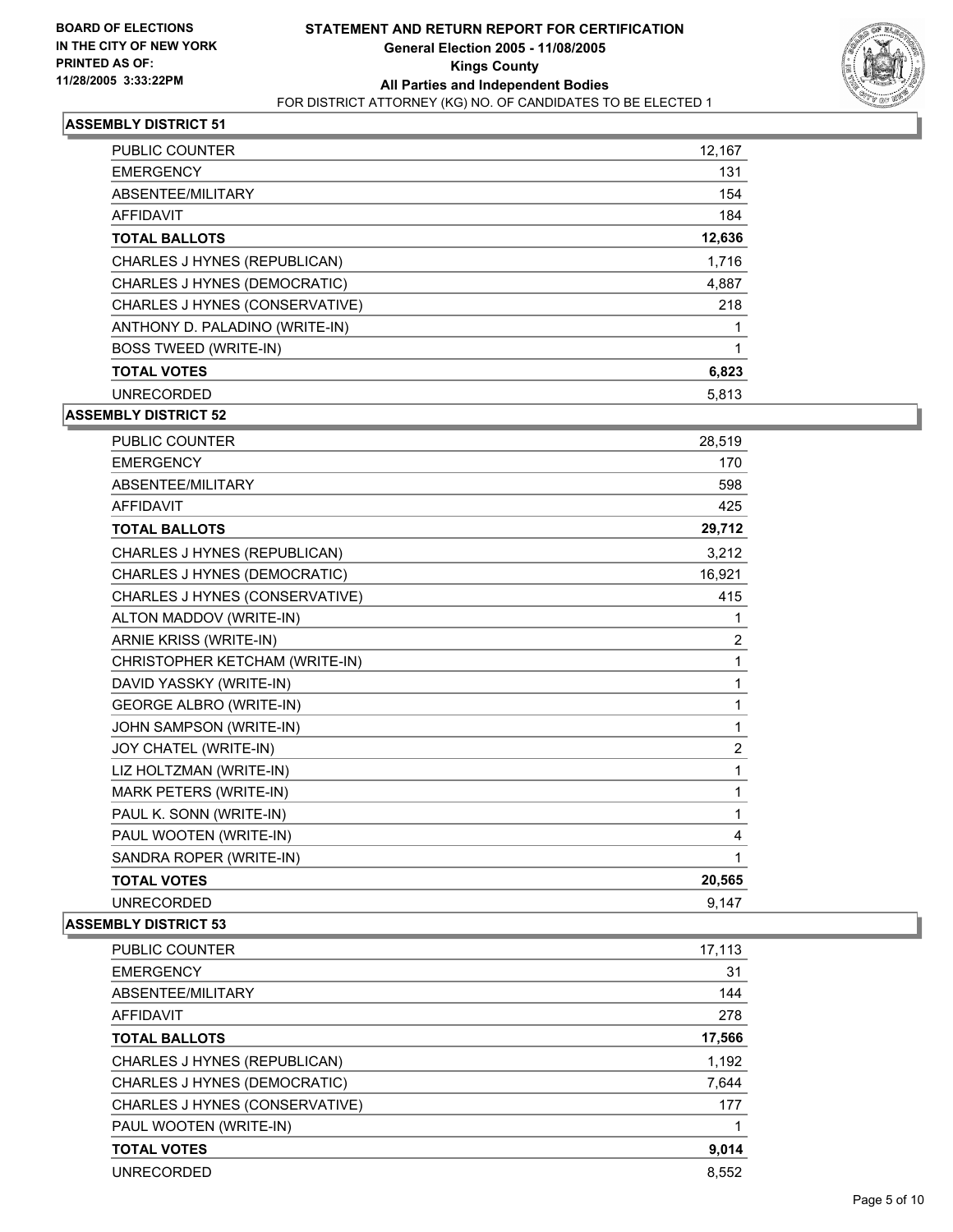

| <b>PUBLIC COUNTER</b>          | 13,166 |
|--------------------------------|--------|
| <b>EMERGENCY</b>               | 42     |
| ABSENTEE/MILITARY              | 79     |
| AFFIDAVIT                      | 220    |
| <b>TOTAL BALLOTS</b>           | 13,507 |
| CHARLES J HYNES (REPUBLICAN)   | 1,165  |
| CHARLES J HYNES (DEMOCRATIC)   | 6,406  |
| CHARLES J HYNES (CONSERVATIVE) | 166    |
| JOHN SAMPSON (WRITE-IN)        |        |
| <b>TOTAL VOTES</b>             | 7,738  |
| <b>UNRECORDED</b>              | 5.769  |

## **ASSEMBLY DISTRICT 55**

| PUBLIC COUNTER                 | 14,435 |  |
|--------------------------------|--------|--|
| <b>EMERGENCY</b>               | 54     |  |
| ABSENTEE/MILITARY              | 177    |  |
| AFFIDAVIT                      | 166    |  |
| <b>TOTAL BALLOTS</b>           | 14,832 |  |
| CHARLES J HYNES (REPUBLICAN)   | 1,225  |  |
| CHARLES J HYNES (DEMOCRATIC)   | 7,699  |  |
| CHARLES J HYNES (CONSERVATIVE) | 255    |  |
| <b>TOTAL VOTES</b>             | 9,179  |  |
| <b>UNRECORDED</b>              | 5,653  |  |

| PUBLIC COUNTER                 | 16,655 |
|--------------------------------|--------|
| <b>EMERGENCY</b>               | 21     |
| ABSENTEE/MILITARY              | 227    |
| AFFIDAVIT                      | 219    |
| <b>TOTAL BALLOTS</b>           | 17,122 |
| CHARLES J HYNES (REPUBLICAN)   | 1,448  |
| CHARLES J HYNES (DEMOCRATIC)   | 9,475  |
| CHARLES J HYNES (CONSERVATIVE) | 275    |
| ALTON MADDOX (WRITE-IN)        |        |
| <b>TOTAL VOTES</b>             | 11,199 |
| <b>UNRECORDED</b>              | 5.923  |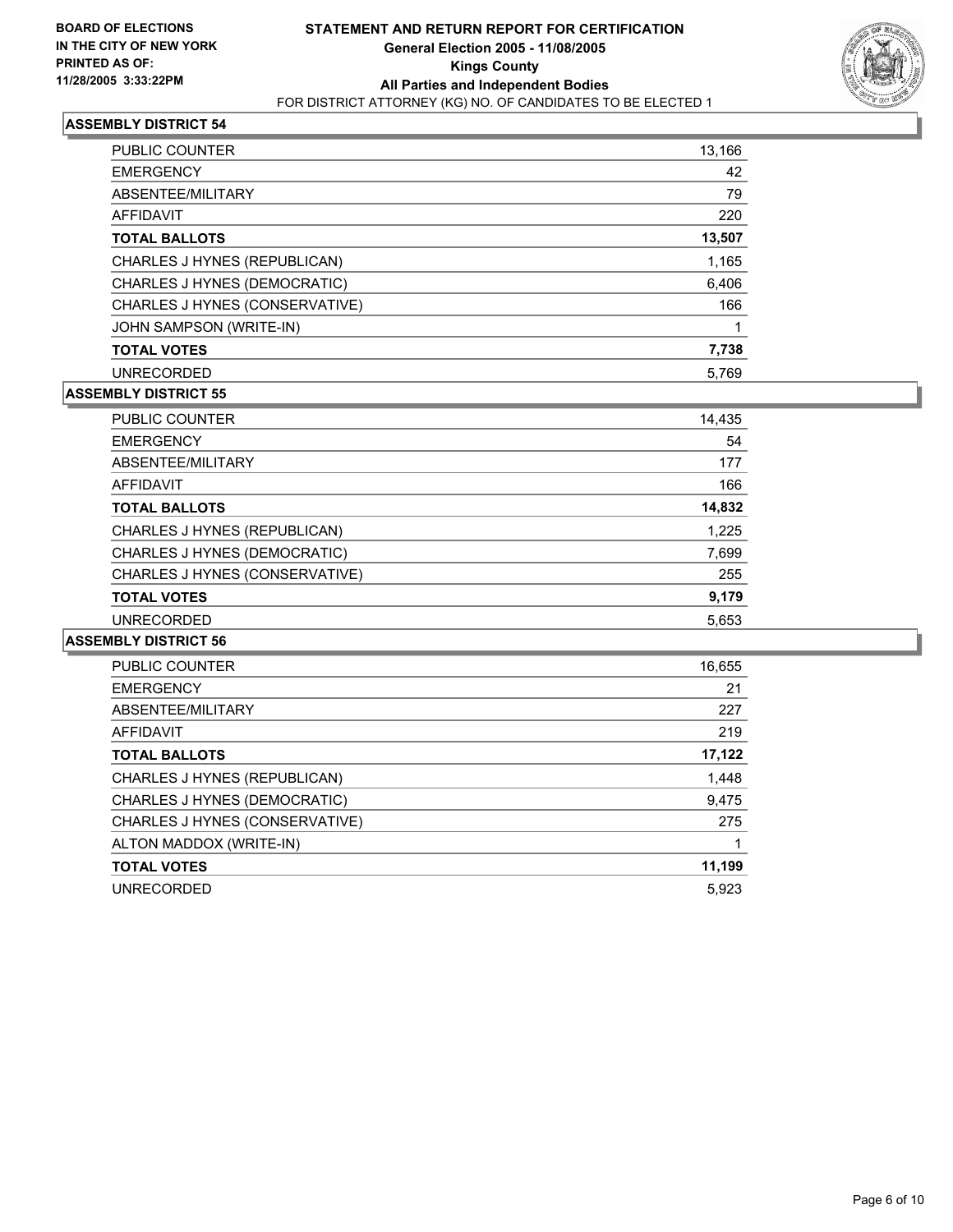

| <b>PUBLIC COUNTER</b>          | 20,375 |  |
|--------------------------------|--------|--|
| <b>EMERGENCY</b>               | 27     |  |
| ABSENTEE/MILITARY              | 305    |  |
| <b>AFFIDAVIT</b>               | 273    |  |
| <b>TOTAL BALLOTS</b>           | 20,980 |  |
| CHARLES J HYNES (REPUBLICAN)   | 1,551  |  |
| CHARLES J HYNES (DEMOCRATIC)   | 11,529 |  |
| CHARLES J HYNES (CONSERVATIVE) | 307    |  |
| JENNIFER LEVY (WRITE-IN)       |        |  |
| LETITIA JAMES (WRITE-IN)       |        |  |
| <b>MARK PETERS (WRITE-IN)</b>  |        |  |
| <b>TOTAL VOTES</b>             | 13,390 |  |
| <b>UNRECORDED</b>              | 7.590  |  |

#### **ASSEMBLY DISTRICT 58**

| PUBLIC COUNTER                 | 15,883 |
|--------------------------------|--------|
| <b>EMERGENCY</b>               | 68     |
| ABSENTEE/MILITARY              | 323    |
| AFFIDAVIT                      | 165    |
| <b>TOTAL BALLOTS</b>           | 16,439 |
| CHARLES J HYNES (REPUBLICAN)   | 1,627  |
| CHARLES J HYNES (DEMOCRATIC)   | 8,992  |
| CHARLES J HYNES (CONSERVATIVE) | 294    |
| JOHN L. SAMPSON (WRITE-IN)     |        |
| <b>TOTAL VOTES</b>             | 10,914 |
| <b>UNRECORDED</b>              | 5,525  |

| <b>PUBLIC COUNTER</b>          | 19,208 |
|--------------------------------|--------|
| <b>EMERGENCY</b>               | 60     |
| ABSENTEE/MILITARY              | 319    |
| <b>AFFIDAVIT</b>               | 185    |
| <b>TOTAL BALLOTS</b>           | 19,772 |
| CHARLES J HYNES (REPUBLICAN)   | 5,245  |
| CHARLES J HYNES (DEMOCRATIC)   | 8,239  |
| CHARLES J HYNES (CONSERVATIVE) | 644    |
| JOHN SAMPSON (WRITE-IN)        | 3      |
| ROBERT IRWIN (WRITE-IN)        |        |
| <b>TOTAL VOTES</b>             | 14,132 |
| <b>UNRECORDED</b>              | 5.640  |
|                                |        |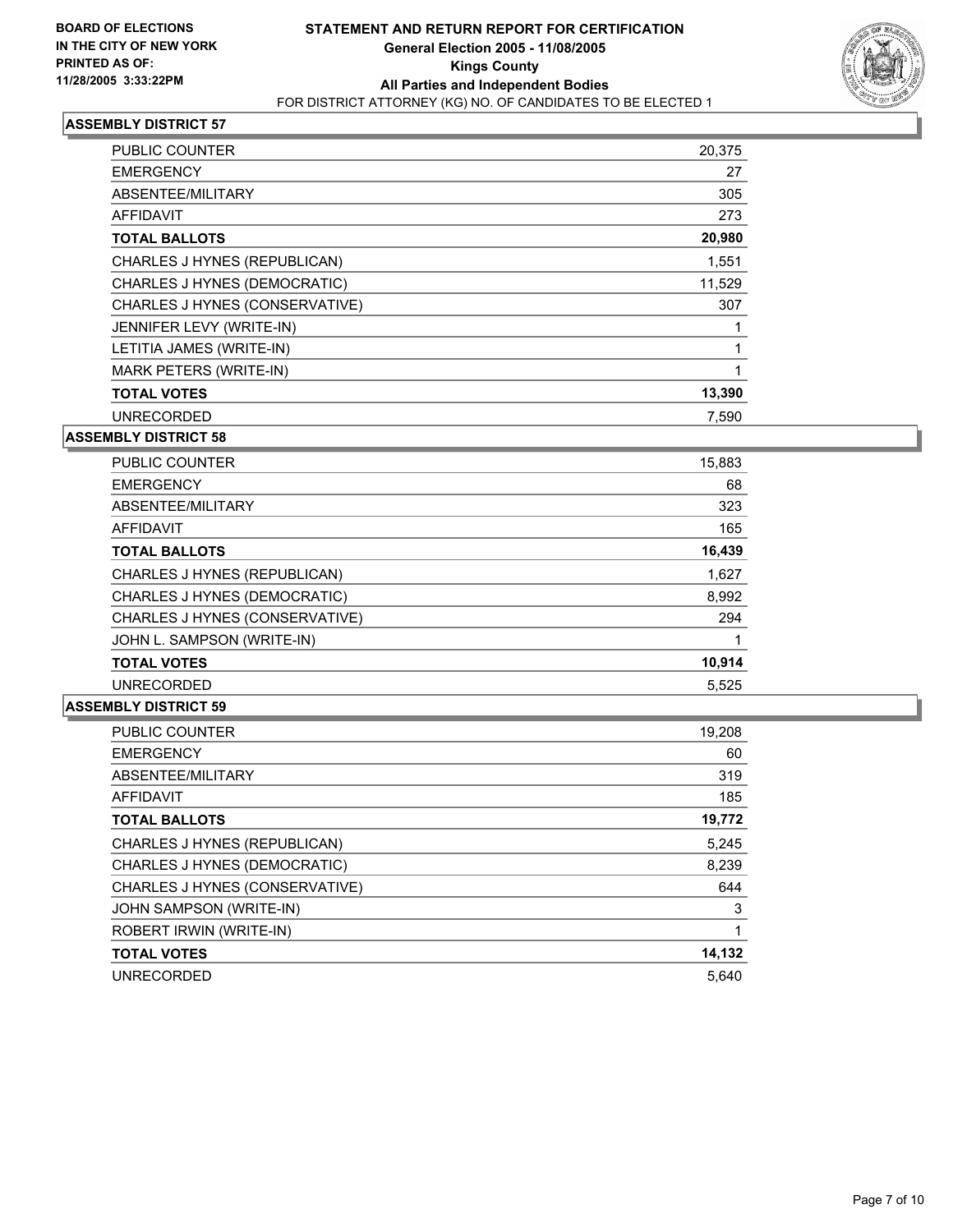

| PUBLIC COUNTER                 | 8,545 |
|--------------------------------|-------|
| <b>EMERGENCY</b>               | 398   |
| ABSENTEE/MILITARY              | 197   |
| AFFIDAVIT                      | 85    |
| <b>TOTAL BALLOTS</b>           | 9,225 |
| CHARLES J HYNES (REPUBLICAN)   | 3,027 |
| CHARLES J HYNES (DEMOCRATIC)   | 2,962 |
| CHARLES J HYNES (CONSERVATIVE) | 533   |
| ROB ARCHANYEL (WRITE-IN)       |       |
| <b>TOTAL VOTES</b>             | 6,523 |
| <b>UNRECORDED</b>              | 2.702 |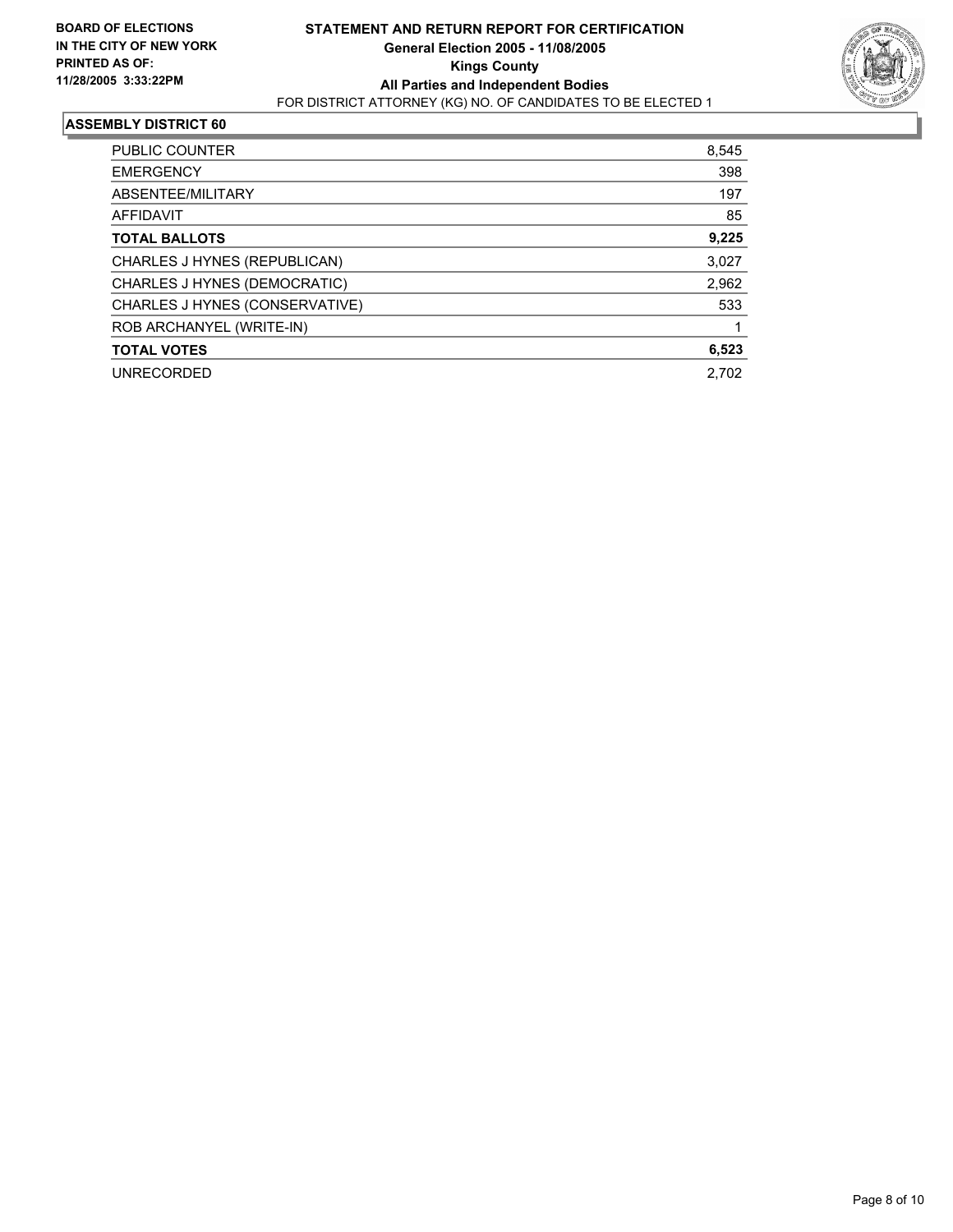## **STATEMENT AND RETURN REPORT FOR CERTIFICATION General Election 2005 - 11/08/2005 Kings County All Parties and Independent Bodies** FOR DISTRICT ATTORNEY (KG) NO. OF CANDIDATES TO BE ELECTED 1



# **TOTAL FOR DISTRICT ATTORNEY (KG) - Kings County**

| PUBLIC COUNTER                 | 355,382                 |
|--------------------------------|-------------------------|
| <b>EMERGENCY</b>               | 2,177                   |
| ABSENTEE/MILITARY              | 5,876                   |
| <b>AFFIDAVIT</b>               | 4,236                   |
| <b>TOTAL BALLOTS</b>           | 367,671                 |
| CHARLES J HYNES (REPUBLICAN)   | 60,400                  |
| CHARLES J HYNES (DEMOCRATIC)   | 163,876                 |
| CHARLES J HYNES (CONSERVATIVE) | 8,242                   |
| ALTON MADDOV (WRITE-IN)        | 1                       |
| ALTON MADDOX (WRITE-IN)        | 1                       |
| AMY FOOTE (WRITE-IN)           | 1                       |
| ANTHONY D. PALADINO (WRITE-IN) | $\mathbf{1}$            |
| ARNIE KRISS (WRITE-IN)         | $\overline{c}$          |
| ARNOLD KRISS (WRITE-IN)        | 4                       |
| BERNANDO DEMEO (WRITE-IN)      | 1                       |
| BERNARD GOETZ (WRITE-IN)       | 1                       |
| <b>BOSS TWEED (WRITE-IN)</b>   | 1                       |
| CHRISTOPHER KETCHAM (WRITE-IN) | 1                       |
| DAVID YASSKY (WRITE-IN)        | 1                       |
| <b>GARY POPKIN (WRITE-IN)</b>  | 1                       |
| GEORGE ALBRO (WRITE-IN)        | 1                       |
| GLORIA MATTERA (WRITE-IN)      | 1                       |
| JASON W. LEBERMAN (WRITE-IN)   | 1                       |
| JENNIFER LEVY (WRITE-IN)       | 1                       |
| JOHN L. SAMPSON (WRITE-IN)     | $\mathbf 1$             |
| JOHN SAMPSON (WRITE-IN)        | 6                       |
| JOY CHATEL (WRITE-IN)          | $\overline{\mathbf{c}}$ |
| LETITIA JAMES (WRITE-IN)       | $\mathbf 1$             |
| LIZ HOLTZMAN (WRITE-IN)        | 1                       |
| MARK PETERS (WRITE-IN)         | $\overline{\mathbf{c}}$ |
| MICHEAL HARDY (WRITE-IN)       | $\mathbf 1$             |
| PAUL K. SONN (WRITE-IN)        | 1                       |
| PAUL WOOTEN (WRITE-IN)         | 7                       |
| RALPH E. HULUCKI (WRITE-IN)    | 1                       |
| ROB ARCHANYEL (WRITE-IN)       | 1                       |
| ROBERT IRWIN (WRITE-IN)        | 1                       |
| SANDRA ROPER (WRITE-IN)        | 1                       |
| SHLOMO CHERNOFF (WRITE-IN)     | 1                       |
| <b>TOTAL VOTES</b>             | 232,565                 |
| <b>UNRECORDED</b>              | 135,106                 |
|                                |                         |